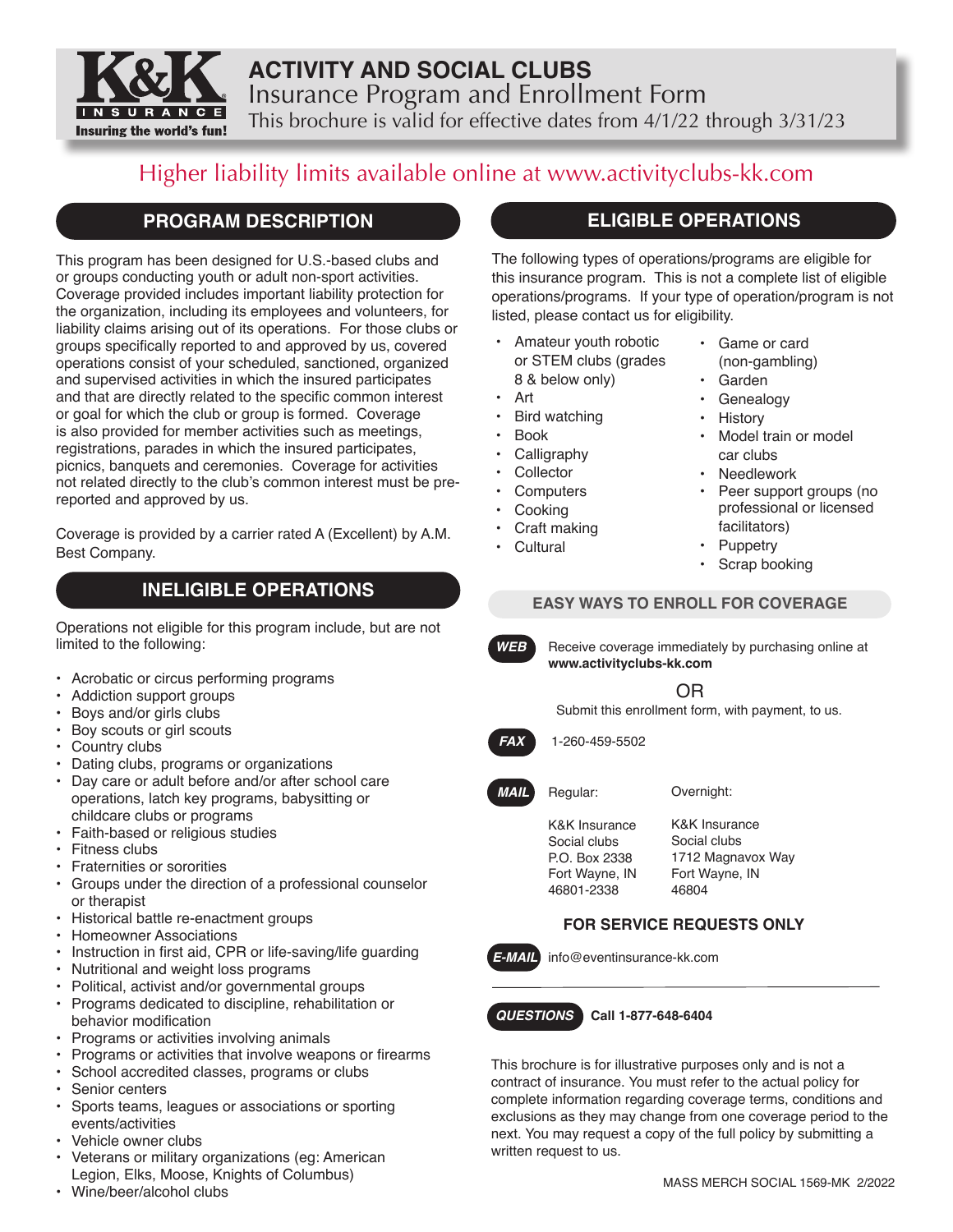# **EXCLUSIONS**

The following represent only some of the exclusions contained in this policy and state variations may apply.

- Abuse, molestation, or exploitation (unless reported to, approved by us, and the appropriate premium paid)
- All operations listed as ineligible
- Amusement devices (eg.: rides, slides, inflatables, bungees, or dunk tanks)
- Any events or activities involving or promoting tobacco or cannabis
- Asbestos
- Communicable disease
- Cyber incident, data compromise, and violation of statutes related to personal data
- Employment-related practices
- Events where the insured is required to hold a liquor license or permit
- Events or activities hosted, sponsored or organized by the insured that are open to the public
- **Fireworks**
- Gambling activities or events
- Haunted attractions
- Hiking on ungroomed trails or orienteering
- In or on water activities

# **COVERAGES AND LIMITS**

- Outside concessionaires and vendors in conjunction with your organization
- Operation, ownership or management of any facility or premises, other than while being used for covered activities
- Room and board/camping liability
- Sexually transmitted disease
- The use of power tools, unmanned aircrafts and combustion
- Transportation of members/ participants

| <b>Coverages</b>                                                                                              | <b>Option 1</b> |           |                | <b>Option 2</b> |
|---------------------------------------------------------------------------------------------------------------|-----------------|-----------|----------------|-----------------|
| <b>Commercial General Liability (CGL):</b>                                                                    |                 | Limits    |                | Limits          |
| Each Occurrence                                                                                               | \$              | 1,000,000 | \$             | 2,000,000       |
| General Aggregate (Other than Products-completed Operations)                                                  | \$              | 5,000,000 | \$             | 5,000,000       |
| Products-completed Operations Aggregate                                                                       | \$              | 1,000,000 | \$             | 2,000,000       |
| Personal and Advertising Injury                                                                               | \$              | 1,000,000 | \$             | 2,000,000       |
| Bodily Injury to Participants Liability                                                                       | \$              | 1,000,000 | \$             | 2,000,000       |
| <b>Professional Liability</b>                                                                                 | \$              | 1,000,000 | \$             | 2,000,000       |
| Hired Auto and Employers' Nonownership Liability<br>(not available for clubs located in: IL, LA, UT, VT & WI) | \$              | 1,000,000 | \$             | 2,000,000       |
| Damage to Premises Rented to You (Fire Legal Liability)                                                       | \$              | 1,000,000 | \$             | 2,000,000       |
| Medical Expense (other than participants)                                                                     | \$              | 5,000     | \$             | 5,000           |
| Medical Payments for Participants (excess)<br>\$100 per claim deductible applies                              | \$              | 25,000    | \$             | 25,000          |
| <b>Rates</b> (per member/participant)                                                                         | \$              | 3.24      | $\mathfrak{L}$ | 4.32            |
| <b>Minimum Premiums</b>                                                                                       | \$              | 300.00    | $\mathfrak{L}$ | 375.00          |

## **\* Higher liability limit options available immediately online at www.activityclubs-kk.com \***

Coverage provided under this program includes:

**Commercial General Liability with Enhancement Endorsement** – coverage which protects the insured against liability claims for bodily injury and property damage arising out of premises, operations, products and completed operations and personal and advertising injury. Additional or broadening coverages added with the enhancement endorsement are:

Extended property damage – Expected or Intended injury resulting from use of reasonable force to protect persons or property; Non-owned watercraft – extended to 58 feet; Property damage to borrowed equipment - \$10,000 each occurrence; Property damage to customers' goods - \$10,000 each occurrence; Broadened coverage – Damage to premises rented to you – definition expanded; Property damage from elevator use; Personal and advertising injury from televised or videotaped material (if not professionally produced); Medical personnel - \$100,000 any one person; Broadened definition of insured – Newly acquired or formed organization for up to 180 days; Supplementary payments - \$2,500 bail bonds, \$500 a day loss of earnings; Knowledge or notice of occurrence; Unintentional failure to disclose all hazards; Waiver of transfer of rights of recovery against others to us (Waiver of subrogation); Mental anguish resulting from bodily injury; Broadened definition of mobile equipment; Additional coverages:

- · Emergency real estate consultant fee \$25,000
	- · Lease cancellation moving expense \$2,500
- · Identify theft exposure \$25,000
- · Temporary meeting place \$25,000
- · Key individual replacement cost \$50,000
- · Terrorism travel reimbursement \$25,000
- · Workplace violence counseling \$25,000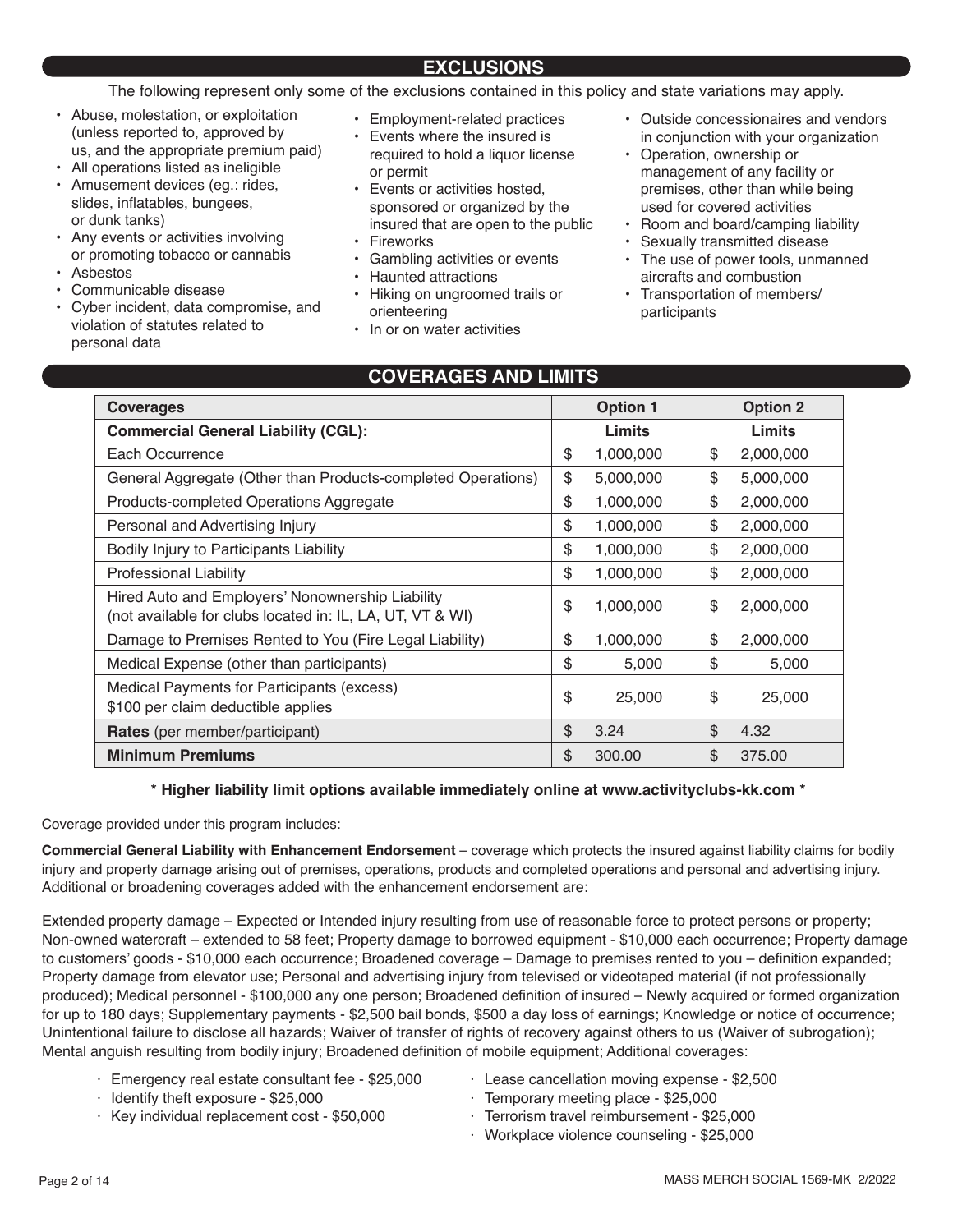## **COVERAGES AND LIMITS CONTINUED**

**Bodily Injury to Participants Liability** – coverage which offers protection against bodily injury liability claims brought by persons participating in covered activities.

**Professional Liability** – provides protection against wrongful acts (negligent act, error, omission or breach of duty in the discharge of covered activities) that occur under the operations of the insured.

**Medical Payments for Participants** – coverage which pays the medical and dental expenses incurred by a member/participant when an accidental injury occurs while participating in your covered activities. The coverage is provided on an excess basis, responding after all other medical coverage available to the participant has been exhausted. If no other medical coverage exists, the coverage becomes primary. A \$100 deductible applies to each claim, and the benefit period is two years from the date of the accident.

**Hired Auto and Employers' Nonownership Liability** (not available for clubs located in: IL, LA, UT, VT & WI)– coverage which protects the insured against liability claims arising out of the maintenance or use of motor vehicles hired, leased, rented or borrowed by the insured on a short-term basis, as well as coverage for those autos your organization does not own, lease, hire, rent or borrow that are used in conjunction with your operations. Coverage does not extend to the transporting of members/participants, use of multi-passenger vehicle (designed to carry 9 or more persons), or to those vehicles that are rented, leased, hired or borrowed on a long-term basis.

# **OPTIONAL COVERAGES AVAILABLE**

## **Equipment and Contents Coverage (Inland Marine)**

This provides coverage for direct loss or damage to your club equipment, supplies and small portable storage units that you own due to fire, theft, vandalism or other covered causes (subject to actual policy terms and conditions). You must insure the full replacement cost of all of your equipment and contents to avoid a co-insurance penalty at the time of loss. Should you add additional equipment or contents to your inventory, please contact us to have your insured value amended to avoid a co-insurance penalty.

Coverage Conditions:

- 1. Coverage is not available on a stand-alone basis. You must have commercial general liability coverage for your club with our Activity & Social Club RPG Insurance Program.
- 2. Coverage cannot be extended to cover non-structural glass or permanent structures.
- 3. Coverage will be effective the day after we receive the proper completed enrollment form with premium and will expire on the expiration date of your Activity & Social Club RPG Insurance Program.
- 4. This coverage may not be available in all states.

| <b>Rates</b>                    |           |                   |                        |  |  |
|---------------------------------|-----------|-------------------|------------------------|--|--|
| <b>Total Value per Location</b> | Rate      | <b>Deductible</b> | <b>Minimum Premium</b> |  |  |
| $1 - $10.000$<br>S              | .03       | 250               | \$100.00               |  |  |
| 10,001 - \$100,000              | .026<br>S | 1.000             | \$100.00               |  |  |
| $$100,001 +$                    | .026      | 2.500             | \$100.00               |  |  |

## **Sexual Abuse or Sexual Molestation Liability OR Abuse, Molestation, or Exploitation Defense Cost Reimbursement**

This program includes two options for coverage for claims arising out of sexual abuse or sexual molestation:

- Option 1: \$1,000,000 of liability coverage for sums the insured becomes legally obligated to pay as damages because of loss arising out of or in any way involving sexual abuse or sexual molestation, whether threatened or actual. Limit is part of, and not in addition to, the general liability limit selection.
- Option 2: \$100,000 of coverage for reimbursement of defense costs only resulting from claims arising out of abuse, molestation, or exploitation.

Coverage Conditions:

- 1. Coverage is contingent upon completion, as well as review and approval from us, of the underwriting questions found on page 8.
- 2. Coverage is not available on a stand-alone basis. You must have commercial general liability coverage for your club with our Activity and Social Clubs RPG Insurance Program.
- 3. Only one option may be purchased.

| <b>Options</b>                                                                                   | <b>Rates</b>                                                |  |  |
|--------------------------------------------------------------------------------------------------|-------------------------------------------------------------|--|--|
| <b>Option 1 - \$1,000,000</b><br>Sexual Abuse or Sexual Molestation Liability                    | \$0.43 Per member/participant<br>(\$150.00 minimum premium) |  |  |
| <b>Option 2 - \$100,000</b><br>Abuse, Molestation, or Exploitation<br>Defense Cost Reimbursement | \$100.00<br>(Flat rate)                                     |  |  |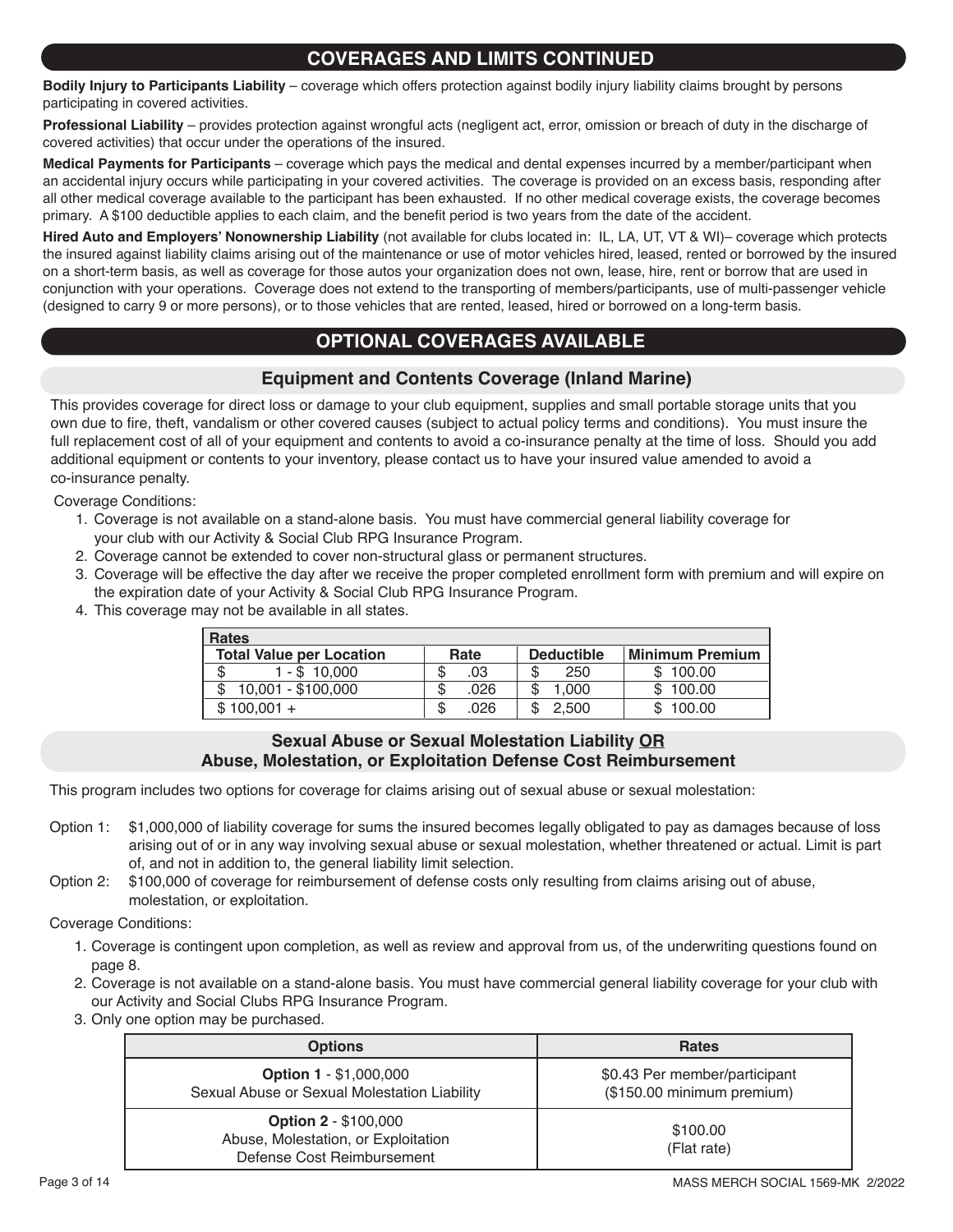# **OPTIONAL COVERAGES AVAILABLE CONTINUED**

## **Ancillary Activities / Events**

Coverage excludes ancillary events and/or activities that you host, sponsor or organize that are open to the public. Examples of such events and activities are auctions, banquets, and award ceremonies. Please contact us for additional information for coverage options available.

### **Directors' & Officers' Liability including Employment Practices Liability**

This coverage provides important protection for clubs organized as not-for-profit corporations for claims arising out of allegations of errors, omissions, or wrongful acts committed by its directors, officers, employees or volunteers. Coverage responds to allegations of discrimination, wrongful dismissal, acts beyond granted authority, failure to deliver services and wrongful employment practices. Please contact us for additional information on this available optional coverage.

## **FREQUENTLY ASKED QUESTIONS**

### **1. How soon does coverage start? When will we receive proof of coverage?**

Coverage can be bound the date after we receive a completed enrollment form and the appropriate premium. Please allow adequate time for us to process your enrollment form and issue certificates.

### **2. Our club has not held its registration and we are not sure how many members/participants we will have, how should I report my member/participant count?**

You should report the maximum number of members/ participants expected during the year. Additional members/ participants must be reported to us in writing.

### **3. Our club is hosting an event involving outside members and/or attendees. Is coverage provided for this?**

Coverage would not extend to this type of event or activity. Please contact us for additional information on coverage options available.

### **4. Does this coverage follow the members/participants wherever they go to participate?**

Coverage will follow the reported members/participants as long as they are participating in scheduled, organized and supervised activities that are directly related to the specific common interest or goal for which the club or group is formed, including events hosted by other organizations. Coverage does not apply to the transportation of members/ participants.

### **5. Will we receive a policy after submitting the enrollment form?**

You will receive a certificate of insurance as proof of coverage. Coverage is offered exclusively through Sports, Leisure and Entertainment Risk Purchasing Group (RPG). The RPG receives a master policy from the company. Submission of this enrollment form confirms your desire to receive coverage through the RPG. Each member receives their own certificate of insurance as their evidence of coverage. The limits of insurance apply individually to each insured member organization-there are no shared limits of liability with any other members. A copy of the RPG master policy can be requested in writing to: K&K Insurance Group, Inc., 1712 Magnavox Way, Fort Wayne, IN 46804.

### **6. Do I have coverage for virtual training/instruction/ activities?**

Coverage does extend to incidental virtual training/ instruction/activities provided by you (the named insured) to your members. The policy is intended to extend bodily injury coverage for training/instruction/activities available to your members only (through a private platform such as a password protected website or a closed Facebook group) - Coverage does not extend to any training/instruction/activities material that is accessible to the general public.

Reasonable precautions should be taken when assessing potential new members online, including but not limited to: health assessments, waivers/release forms, and interviews prior to instruction or training. We encourage you to consult with an attorney to consider special waiver/release agreements that will apply specifically to virtual training.

Virtual training/instruction/activities does not extend to any training/instruction that includes gymnastic apparatuses, tumbling, or stunting (including pyramids), or in-water activities. We do not provide coverage for cyber liability, so if you are taking payment or collecting personal information online and it is compromised, there would be no coverage under the general liability policy.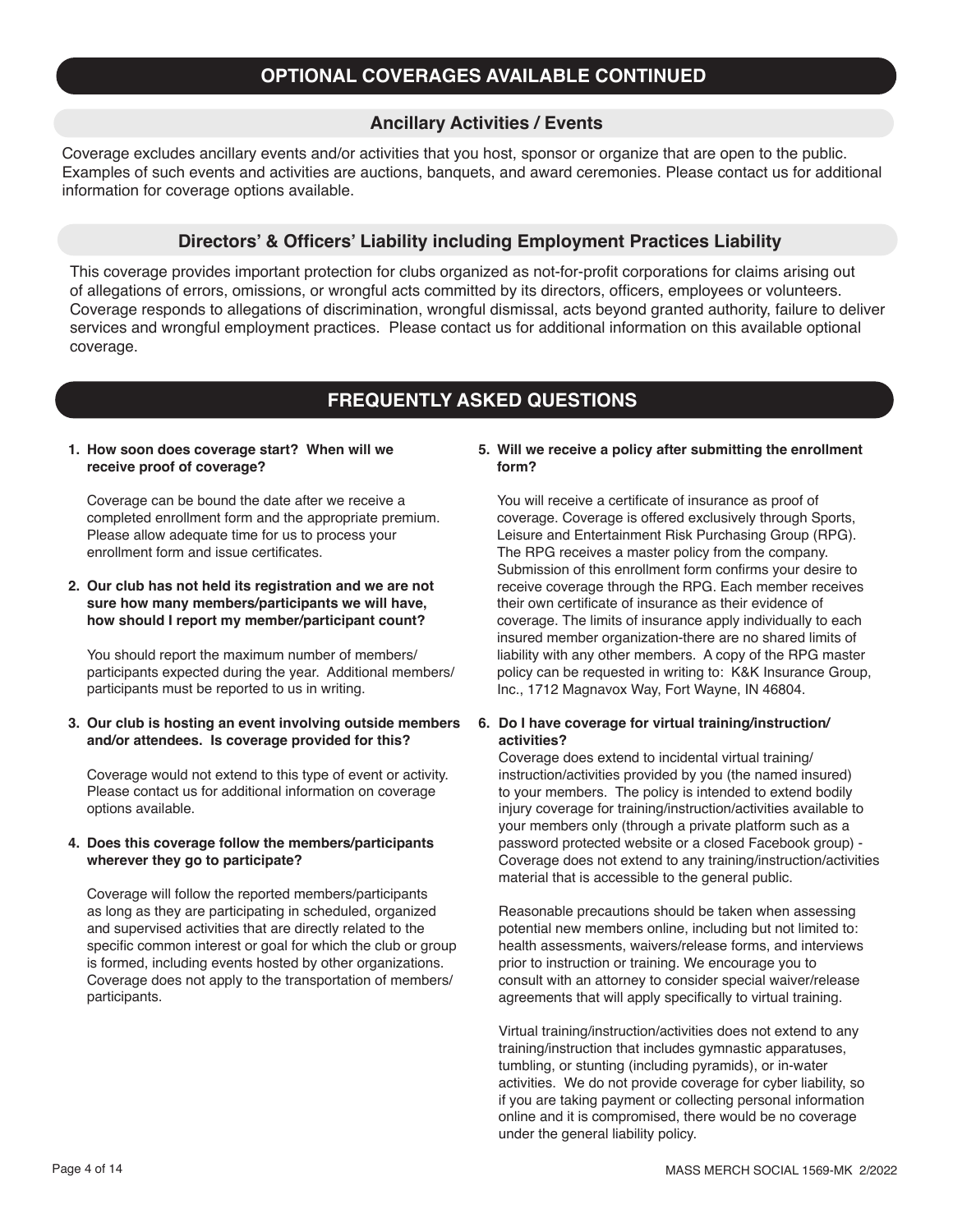

# **Enrollment Form Activity and Social Clubs Programs**

Valid for effective dates from 4/1/22 through 3/31/23

Completion of this enrollment form confirms your desire to obtain insurance through the Sports, Leisure and Entertainment Risk Purchasing Group. A risk purchasing group (RPG) provides group purchasing power for similar risks resulting in potential advantageous coverage terms, competitive rates, risk management bulletins, and rewards for favorable group loss experience. An RPG administration fee may be charged. The submission of this enrollment form and/or the acceptance of payment does not guarantee coverage. Certain operations are not eligible for coverage by this program. We reserve the right to decline any request for coverage.

## **TO AVOID PROCESSING DELAYS, PLEASE: 1. Complete all sections (print legibly)**

**2. Sign and date where required**

**3. Remit completed enrollment form (pages 5 - 14) with payment**

# **GENERAL INFORMATION**

| $\bigcup$ I am a new account                                                               | $\bigcirc$ I am renewing my coverage                                                         |                                                                                                                               |                                                                                                                                                                                                                                                                                                                              |
|--------------------------------------------------------------------------------------------|----------------------------------------------------------------------------------------------|-------------------------------------------------------------------------------------------------------------------------------|------------------------------------------------------------------------------------------------------------------------------------------------------------------------------------------------------------------------------------------------------------------------------------------------------------------------------|
|                                                                                            |                                                                                              |                                                                                                                               |                                                                                                                                                                                                                                                                                                                              |
| DBA.                                                                                       |                                                                                              |                                                                                                                               | Note: This is the name that will appear on your Certificate of Insurance. If your company is a Sole Proprietorship, then this will be your personal name or                                                                                                                                                                  |
|                                                                                            |                                                                                              | Applicant is a: $\bigcirc$ Sole Proprietorship $\bigcirc$ Limited Liability Co. $\bigcirc$ Corporation $\bigcirc$ Partnership |                                                                                                                                                                                                                                                                                                                              |
|                                                                                            |                                                                                              |                                                                                                                               |                                                                                                                                                                                                                                                                                                                              |
|                                                                                            |                                                                                              |                                                                                                                               |                                                                                                                                                                                                                                                                                                                              |
|                                                                                            |                                                                                              |                                                                                                                               |                                                                                                                                                                                                                                                                                                                              |
|                                                                                            |                                                                                              |                                                                                                                               |                                                                                                                                                                                                                                                                                                                              |
|                                                                                            |                                                                                              |                                                                                                                               |                                                                                                                                                                                                                                                                                                                              |
| Disclosure and Consent)                                                                    |                                                                                              |                                                                                                                               | (By listing an email address, you are giving us permission to contact you by email about your policy. Refer to page 11 of the application for Electronic                                                                                                                                                                     |
| <b>DATES</b>                                                                               |                                                                                              |                                                                                                                               |                                                                                                                                                                                                                                                                                                                              |
| <b>BUSINESS INFORMATION</b>                                                                |                                                                                              | later date you specify below. (If renewing coverage, please provide the expiration date of your current policy).              |                                                                                                                                                                                                                                                                                                                              |
| 1. Form of business:                                                                       | $\bigcirc$ Not-for-profit club                                                               | $\bigcirc$ For-profit club                                                                                                    |                                                                                                                                                                                                                                                                                                                              |
| 2. Type of organization:                                                                   |                                                                                              |                                                                                                                               |                                                                                                                                                                                                                                                                                                                              |
| $\bigcirc$ Individual club or group                                                        |                                                                                              |                                                                                                                               |                                                                                                                                                                                                                                                                                                                              |
|                                                                                            | required and enforced) - Please contact us for coverage options available.                   |                                                                                                                               | $\bigcirc$ Association (an entity, usually not-for-profit, which exists to further a particular activity or program, to protect the public interest and the interests<br>of the memberships/participants of that activity or program. A fee is typically charged to become a member and formal rules/regulations are usually |
| 3. Are you seeking coverage for all members/participants within your club?                 |                                                                                              |                                                                                                                               | $\bigcirc$ Yes $\bigcirc$ No                                                                                                                                                                                                                                                                                                 |
| 4. Select all types of activities or operations that are being conducted:                  |                                                                                              |                                                                                                                               |                                                                                                                                                                                                                                                                                                                              |
| $\bigcirc$ Amateur youth<br>robotic or STEM<br>clubs (grades 8 &<br>below only)<br>( ) Art | $\bigcirc$ Calligraphy<br>$\bigcirc$ Collector<br>$\bigcirc$ Computers<br>$\bigcirc$ Cooking | $\bigcirc$ Game or card<br>(non-gambling)<br>$\bigcirc$ Garden<br>$\bigcirc$ Genealogy                                        | $\bigcirc$ Needlework<br>$\bigcirc$ Peer support groups<br>(no professional or licensed<br>facilitators)                                                                                                                                                                                                                     |
| $\bigcirc$ Bird watching                                                                   | $\bigcirc$ Craft making                                                                      | $\bigcirc$ History                                                                                                            | $\bigcirc$ Puppetry<br>$\bigcirc$ Scrap booking                                                                                                                                                                                                                                                                              |
| $\bigcirc$ Book                                                                            | $\bigcirc$ Cultural                                                                          | $\bigcirc$ Model train or model<br>car clubs                                                                                  |                                                                                                                                                                                                                                                                                                                              |

 $\bigcirc$  Other - subject to approval by us (please describe):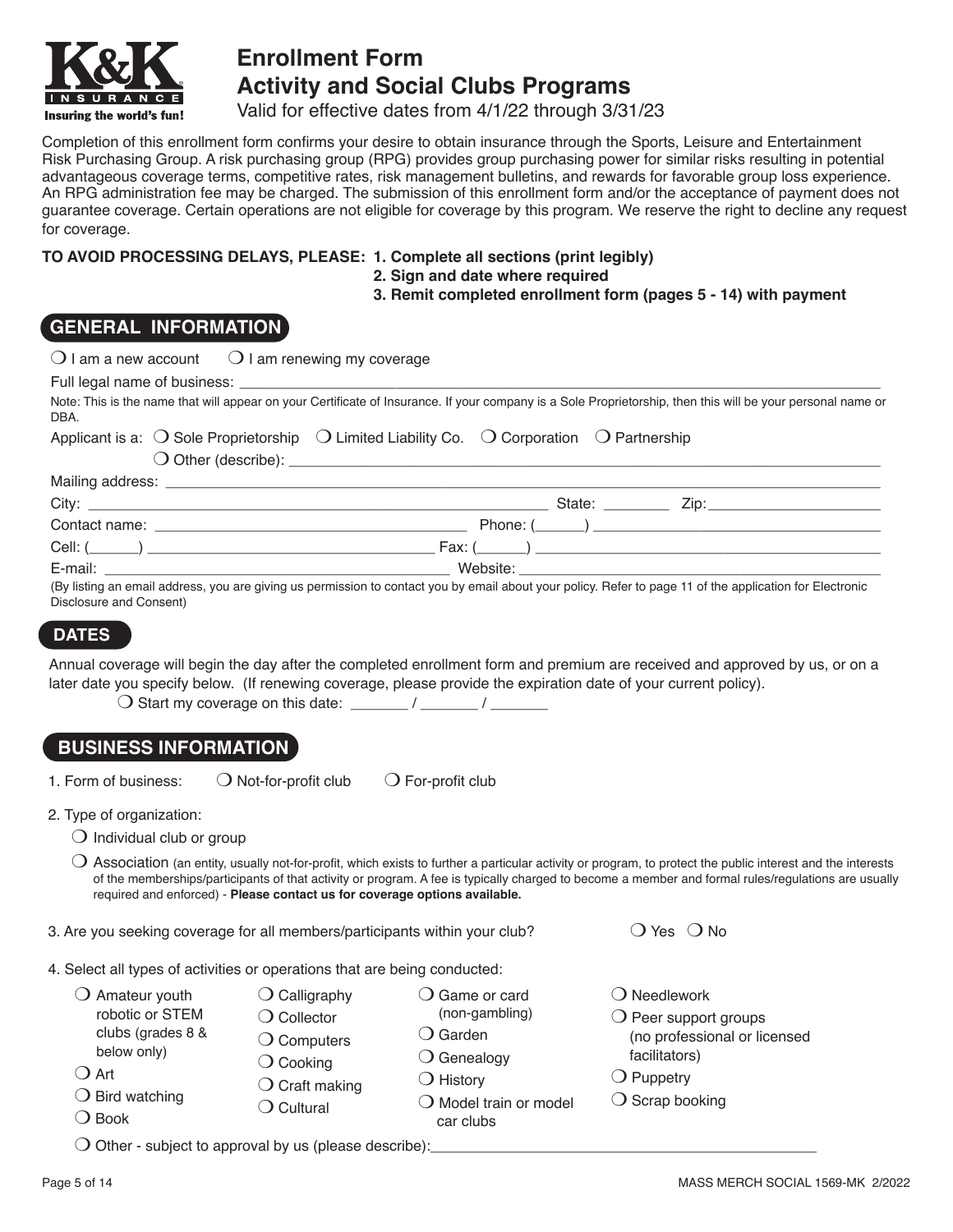| <b>BUSINESS INFORMATION CONTINUED</b>                                                                                                                                                                                                                                                                                                                                                                                                                                                                                                                                                                                                                                                                                                    |                              |  |  |  |
|------------------------------------------------------------------------------------------------------------------------------------------------------------------------------------------------------------------------------------------------------------------------------------------------------------------------------------------------------------------------------------------------------------------------------------------------------------------------------------------------------------------------------------------------------------------------------------------------------------------------------------------------------------------------------------------------------------------------------------------|------------------------------|--|--|--|
| 5. Does the named insured own or have 24 hour responsibility of a facility?                                                                                                                                                                                                                                                                                                                                                                                                                                                                                                                                                                                                                                                              | $\bigcirc$ Yes $\bigcirc$ No |  |  |  |
| 6. Do you host, sponsor or organize any activities or events that are open to the public?                                                                                                                                                                                                                                                                                                                                                                                                                                                                                                                                                                                                                                                | $\bigcirc$ Yes $\bigcirc$ No |  |  |  |
| 7. Do your club activities/operations include any of the following?<br>$\bigcirc$ Yes<br>$\bigcirc$ No                                                                                                                                                                                                                                                                                                                                                                                                                                                                                                                                                                                                                                   |                              |  |  |  |
| Acrobatic or circus performing programs<br>• Groups under the direction of a professional<br>counselor or therapist<br>Addiction support groups<br>Dating programs<br>Instruction in first aid, CPR or life-saving/life guarding<br>Day care or adult before and/or after school care<br>Nutritional and weight loss programs<br>$\bullet$<br>Programs or activities involving animals<br>operations, latch key programs, babysitting<br>Programs or activities that involve weapons<br>or childcare programs<br>or firearms<br>Discipline, rehabilitation or behavior modification<br>Professional advice<br>programs<br>Faith-based or religious studies<br>School accredited classes, programs or clubs<br>Sporting events/activities |                              |  |  |  |
| $\bigcirc$ No<br>8. Is your club one of the following?<br>Yes                                                                                                                                                                                                                                                                                                                                                                                                                                                                                                                                                                                                                                                                            |                              |  |  |  |
| <b>Homeowners Association</b><br>Boys and/or girls club<br>$\bullet$<br>• Political, activist and/or governmental group<br>Boy scouts or girl scouts club<br>Senior center<br>Country club<br>$\bullet$<br>• Sports team, league or association<br>Day care center (child and/or adult care)                                                                                                                                                                                                                                                                                                                                                                                                                                             |                              |  |  |  |
| • Vehicle owner club<br>Fitness club                                                                                                                                                                                                                                                                                                                                                                                                                                                                                                                                                                                                                                                                                                     |                              |  |  |  |
| • Veterans or military organization<br>Fraternity or sorority<br>Wine/beer/alcohol clubs<br>Historical battle re-enactment group                                                                                                                                                                                                                                                                                                                                                                                                                                                                                                                                                                                                         |                              |  |  |  |

The exposures/activities listed above are not eligible under this program. If you wish to cover any of these activities, please contact us to determine if other coverage options are available.

# **PROGRAM PREMIUM CALCULATION**

Premium is determined by applying the appropriate rate for the coverage option selected to each individual member/participant and is subject to the minimum premium. Please select only one limit option to apply for all activities or operations. All of your members/participants are required to be reported in the premium calculation, and a list/roster may be requested as verification.

## O Check here if a higher liability limit is needed. Limit requested: \$\_

Higher liability limit options are available immediately online or by contacting us.

| <b>Options</b>                        | <b>Option 1</b><br>\$1,000,000 CGL<br>\$25,000 Med Pay | <b>Option 2</b><br>\$2,000,000 CGL<br>\$25,000 Med Pay |
|---------------------------------------|--------------------------------------------------------|--------------------------------------------------------|
| <b>Rates</b> (per member/participant) | 3.24                                                   | 4.32                                                   |
| <b>Minimum Premiums</b>               | 300.00                                                 | \$375.00                                               |

| <b>Activity/Operation</b>                                                                                                             | Coverage<br>Option | Number of<br><b>Members/Participants</b> | Χ      | Rate | $\equiv$ | <b>Premium</b> |
|---------------------------------------------------------------------------------------------------------------------------------------|--------------------|------------------------------------------|--------|------|----------|----------------|
|                                                                                                                                       |                    |                                          | X      | S    | =        | S              |
|                                                                                                                                       |                    |                                          | X      | S    | =        | S              |
|                                                                                                                                       |                    |                                          | v<br>л | S    | =        | S              |
| <b>Premium</b> (add all lines above)                                                                                                  |                    |                                          |        |      | S        |                |
| Minimum Premium: Please enter your minimum premium                                                                                    |                    |                                          |        |      |          |                |
| <b>Premium Due:</b> If the total calculated premium is less than the minimum premium, the total premium due is<br>the minimum premium |                    |                                          |        | \$   |          |                |

**COSTS ARE 100% FULLY EARNED AND NON-REFUNDABLE/NON-TRANSFERABLE ONCE COVERAGE BEGINS** (may vary by state)**. COVERAGE IS CONTINGENT UPON RECEIPT OF PAYMENT AND A FULLY COMPLETED ENROLLMENT FORM. NO COVERAGE WILL BE DEEMED IN EFFECT UNTIL THE ACCURATE PAYMENT IS RECEIVED BY THE COMPANY OR THEIR REPRESENTATIVE. CANCELLATIONS/CHANGES CAN ONLY BE MADE BY THE NAMED INSURED.**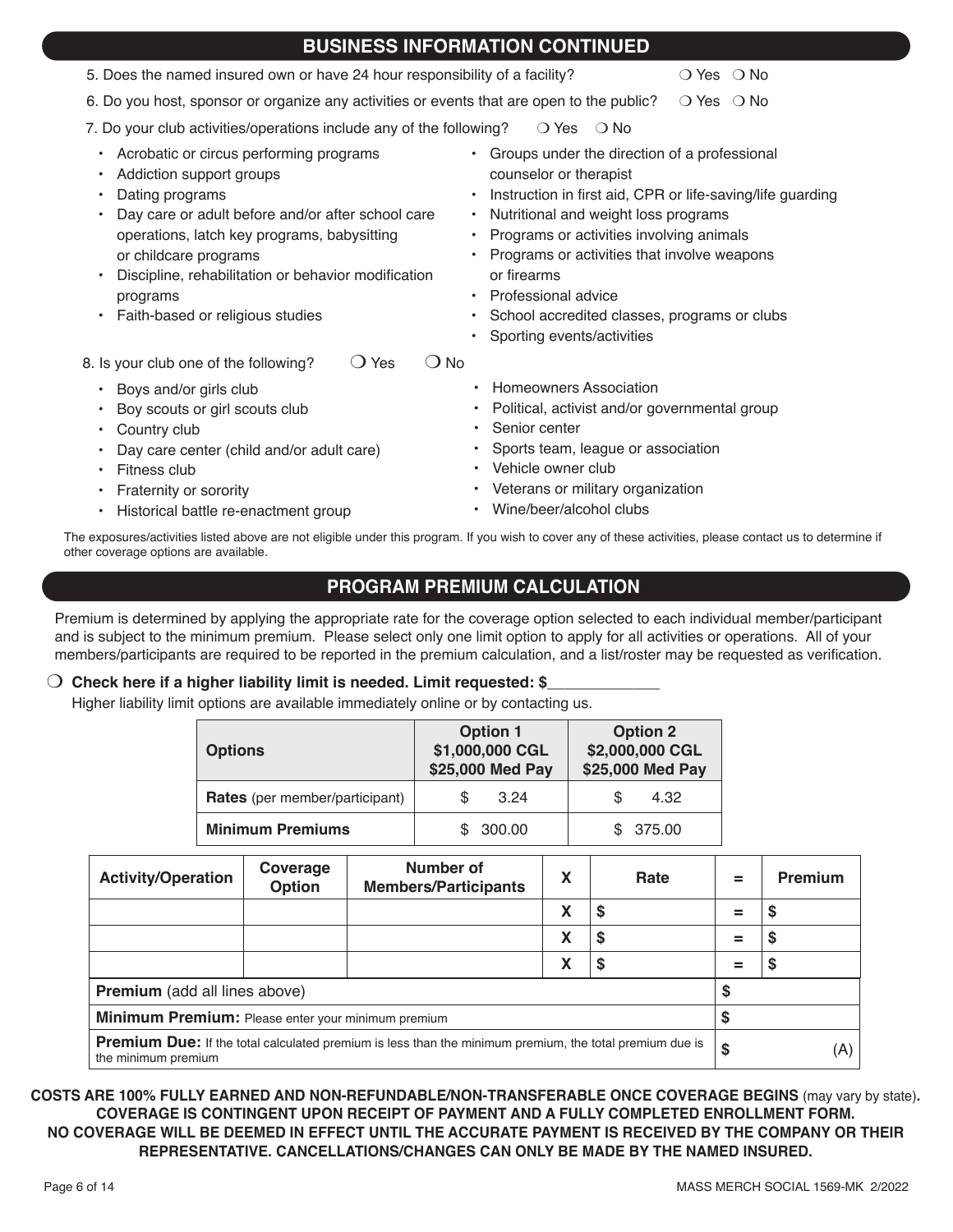# **OPTIONAL COVERAGES PREMIUM CALCULATION**

## **Equipment and Contents Coverage (Inland Marine)**

TO AVOID A CO-INSURANCE PENALTY, YOU MUST INSURE 100% OF THE REPLACEMENT COST OF YOUR EQUIPMENT AND CONTENTS FOR ALL OF YOUR LOCATIONS.

### m **Check here and skip this section if you do not want this coverage option**

## **Step 1: Fill in the values to determine your total replacement cost amount for ALL locations**

|         | Individually list any items with values over \$5,000                                                                                                                                                                                                                                                                                                                                                                                    | <b>Value</b>                                                                                                                                                                                                                                                                                                                                                                                                         |
|---------|-----------------------------------------------------------------------------------------------------------------------------------------------------------------------------------------------------------------------------------------------------------------------------------------------------------------------------------------------------------------------------------------------------------------------------------------|----------------------------------------------------------------------------------------------------------------------------------------------------------------------------------------------------------------------------------------------------------------------------------------------------------------------------------------------------------------------------------------------------------------------|
|         |                                                                                                                                                                                                                                                                                                                                                                                                                                         | $\frac{1}{2}$                                                                                                                                                                                                                                                                                                                                                                                                        |
|         |                                                                                                                                                                                                                                                                                                                                                                                                                                         |                                                                                                                                                                                                                                                                                                                                                                                                                      |
|         | Provide values for categories below                                                                                                                                                                                                                                                                                                                                                                                                     |                                                                                                                                                                                                                                                                                                                                                                                                                      |
|         | (DO NOT include those values already shown above)                                                                                                                                                                                                                                                                                                                                                                                       |                                                                                                                                                                                                                                                                                                                                                                                                                      |
|         | Club equipment/supplies (such as activity material and/or equipment)                                                                                                                                                                                                                                                                                                                                                                    | $\frac{1}{2}$                                                                                                                                                                                                                                                                                                                                                                                                        |
|         | Portable units (not permanent structures)                                                                                                                                                                                                                                                                                                                                                                                               | $\frac{1}{\sqrt{1-\frac{1}{2}}\sqrt{1-\frac{1}{2}}\sqrt{1-\frac{1}{2}}\sqrt{1-\frac{1}{2}}\sqrt{1-\frac{1}{2}}\sqrt{1-\frac{1}{2}}\sqrt{1-\frac{1}{2}}\sqrt{1-\frac{1}{2}}\sqrt{1-\frac{1}{2}}\sqrt{1-\frac{1}{2}}\sqrt{1-\frac{1}{2}}\sqrt{1-\frac{1}{2}}\sqrt{1-\frac{1}{2}}\sqrt{1-\frac{1}{2}}\sqrt{1-\frac{1}{2}}\sqrt{1-\frac{1}{2}}\sqrt{1-\frac{1}{2}}\sqrt{1-\frac{1}{2}}\sqrt{1-\frac{1}{2}}\sqrt{1-\frac$ |
|         |                                                                                                                                                                                                                                                                                                                                                                                                                                         | $\mathfrak{S}$                                                                                                                                                                                                                                                                                                                                                                                                       |
|         | Total replacement value for all location(s) (add all lines above)                                                                                                                                                                                                                                                                                                                                                                       | S.                                                                                                                                                                                                                                                                                                                                                                                                                   |
| Step 2: | Complete ONLY if your replacement cost value is over \$100,000                                                                                                                                                                                                                                                                                                                                                                          |                                                                                                                                                                                                                                                                                                                                                                                                                      |
|         | 1. Please describe the building type your equipment is stored in (e.g.: frame or fire resistive warehouse)                                                                                                                                                                                                                                                                                                                              |                                                                                                                                                                                                                                                                                                                                                                                                                      |
|         | 2. Do you have a security system in place?                                                                                                                                                                                                                                                                                                                                                                                              | $\bigcirc$ Yes $\bigcirc$ No                                                                                                                                                                                                                                                                                                                                                                                         |
|         |                                                                                                                                                                                                                                                                                                                                                                                                                                         |                                                                                                                                                                                                                                                                                                                                                                                                                      |
|         | 3. Is any other operations, besides your own, or equipment of others stored in the same facility                                                                                                                                                                                                                                                                                                                                        |                                                                                                                                                                                                                                                                                                                                                                                                                      |
|         | in which you store your equipment?                                                                                                                                                                                                                                                                                                                                                                                                      | $\bigcirc$ Yes $\bigcirc$ No                                                                                                                                                                                                                                                                                                                                                                                         |
|         |                                                                                                                                                                                                                                                                                                                                                                                                                                         |                                                                                                                                                                                                                                                                                                                                                                                                                      |
|         | 4. Please attach a complete inventory list with values of each item                                                                                                                                                                                                                                                                                                                                                                     |                                                                                                                                                                                                                                                                                                                                                                                                                      |
|         | Step 3: Calculate premium<br>(If total calculated premium is less than the minimum premium, the total premium due is the minimum premium)                                                                                                                                                                                                                                                                                               |                                                                                                                                                                                                                                                                                                                                                                                                                      |
|         | <b>Equipment and Contents Premium</b>                                                                                                                                                                                                                                                                                                                                                                                                   |                                                                                                                                                                                                                                                                                                                                                                                                                      |
|         | $\bigcirc$ My total replacement value is between \$1 - \$10,000                                                                                                                                                                                                                                                                                                                                                                         |                                                                                                                                                                                                                                                                                                                                                                                                                      |
|         | (\$250 deductible will apply)                                                                                                                                                                                                                                                                                                                                                                                                           |                                                                                                                                                                                                                                                                                                                                                                                                                      |
|         | $$.03 \times $$<br>$\frac{1}{\sqrt{1-\frac{1}{2}}\sqrt{1-\frac{1}{2}}\sqrt{1-\frac{1}{2}}\sqrt{1-\frac{1}{2}}\sqrt{1-\frac{1}{2}}\sqrt{1-\frac{1}{2}}\sqrt{1-\frac{1}{2}}\sqrt{1-\frac{1}{2}}\sqrt{1-\frac{1}{2}}\sqrt{1-\frac{1}{2}}\sqrt{1-\frac{1}{2}}\sqrt{1-\frac{1}{2}}\sqrt{1-\frac{1}{2}}\sqrt{1-\frac{1}{2}}\sqrt{1-\frac{1}{2}}\sqrt{1-\frac{1}{2}}\sqrt{1-\frac{1}{2}}\sqrt{1-\frac{1}{2}}\sqrt{1-\frac{1}{2}}\sqrt{1-\frac$ | (D)<br>\$                                                                                                                                                                                                                                                                                                                                                                                                            |
|         | <b>Total Replacement Value</b>                                                                                                                                                                                                                                                                                                                                                                                                          | <b>Equipment and Contents Premium</b><br>(\$100.00 minimum premium applies)                                                                                                                                                                                                                                                                                                                                          |
|         | My total replacement value is over \$10,000<br>$\cup$                                                                                                                                                                                                                                                                                                                                                                                   |                                                                                                                                                                                                                                                                                                                                                                                                                      |
|         | (\$1,000 deductible applies to values from \$10,001 - \$100,000 and a \$2,500 deductible applies to values over \$100,000)                                                                                                                                                                                                                                                                                                              |                                                                                                                                                                                                                                                                                                                                                                                                                      |
|         | $$.026 \times$ \$                                                                                                                                                                                                                                                                                                                                                                                                                       | (D)<br>\$                                                                                                                                                                                                                                                                                                                                                                                                            |
|         | <b>Total Replacement Value</b>                                                                                                                                                                                                                                                                                                                                                                                                          | <b>Equipment and Contents Premium</b>                                                                                                                                                                                                                                                                                                                                                                                |

(\$100.00 minimum premium applies)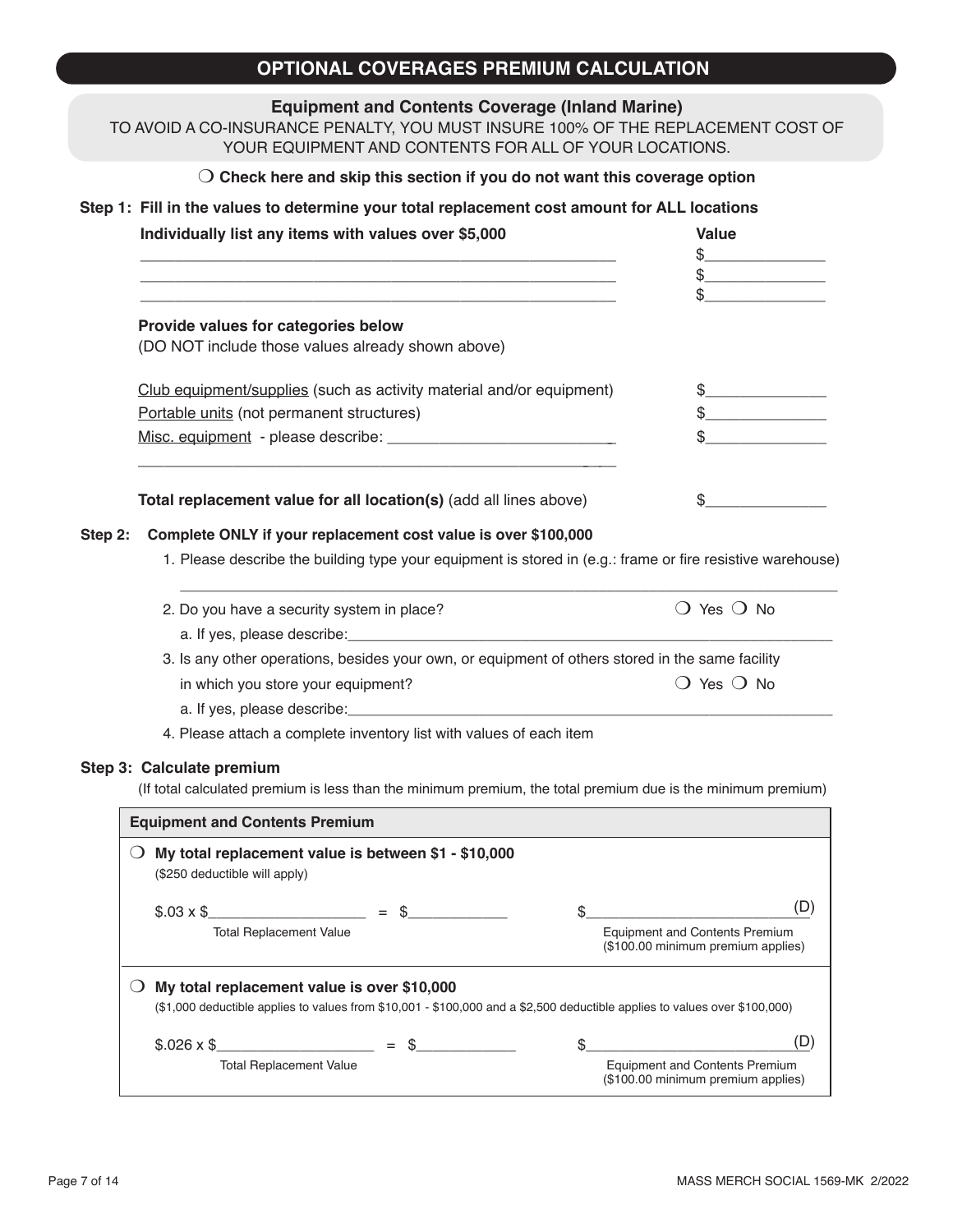# **OPTIONAL COVERAGES PREMIUM CALCULATION CONTINUED**

### **Sexual Abuse or Sexual Molestation Liability Coverage OR Abuse, Molestation, or Exploitation Defense Cost Reimbursement**

Coverage is contingent upon underwriting review and approval of the following questionnaire.

### $\bigcirc$  Check here and skip this section if you do not want this coverage option

| 1. Does your organization currently have employees, volunteers or independent contractors?                            | ○ Yes ○ No |  |
|-----------------------------------------------------------------------------------------------------------------------|------------|--|
| The term "Volunteers" means someone, including parent volunteers, who exerts control over or supervises participants. |            |  |

| 2. Have any claims, allegations or charges of abuse, molestation or sexual misconduct        | () Yes () No |  |
|----------------------------------------------------------------------------------------------|--------------|--|
| been made against you or your organization or anyone working on behalf of your organization? |              |  |
| If yes, please explain:                                                                      |              |  |

| 3. Are you aware of any occurrences that could lead to a claim?<br>If yes please explain:                                                                                                     | ◯ Yes ( ) No.    |     |
|-----------------------------------------------------------------------------------------------------------------------------------------------------------------------------------------------|------------------|-----|
| 4. Do you, your organization or sanctioning/governing body have written procedures in<br>place regarding the prevention and mitigation of abuse, molestation or sexual misconduct?<br>If yes: | $O$ Yes $O$ No   |     |
| a. Do the procedures require that known or suspected abuse incidents must be<br>be reported to law enforcement?                                                                               | $()$ Yes $()$ No |     |
| b. Are written procedures provided or available to each employee, volunteer,                                                                                                                  | ◯ Yes  )         | ∴No |

- independent contractor or sanctioning/governing body member? c. Does your written plan include reasonable procedures to limit one-on-one interactions  $\bigcirc$  Yes  $\bigcirc$  No between a minor and an adult (who is not the minor's legal guardian) to those that are observable by another adult and within an interruptible distance, except under emergency circumstances?
- 5. Please complete the following questions regarding employee, volunteer, or independent contractor screening controls used by your organization.
	- $\bigcirc$  Check here and skip the chart below if you have no employees, volunteers, or independent contractors

| <b>Please Complete All Questions</b><br>The term "Volunteers/Independent contractors" in the following questions<br>means someone who exerts control over or supervises participants. | <b>Employees</b><br>(Check Here if<br>No Employees $\bigcirc$ ) | <b>Volunteers/Independent</b><br>contractors<br>(Check Here if No Volunteers/<br>Independent contractors $\bigcirc$ ) |
|---------------------------------------------------------------------------------------------------------------------------------------------------------------------------------------|-----------------------------------------------------------------|-----------------------------------------------------------------------------------------------------------------------|
| Are employee/volunteer applications required?                                                                                                                                         | ( ) Yes<br>( ) No                                               | $()$ Yes $()$ No                                                                                                      |
| If yes, does the application include questions about whether<br>the individual has ever been convicted for any crime involving<br>physical violence or sex related offenses?          | () Yes () No                                                    | $() Yes$ $() No$                                                                                                      |
| If yes and applicant checks yes, do you reject the applicant?                                                                                                                         | () Yes () No                                                    | $()$ Yes $()$ No                                                                                                      |
| Are background checks provided by a third party vendor/service?                                                                                                                       | $\bigcirc$ Yes<br>$()$ No                                       | $\bigcirc$ Yes<br>$()$ No                                                                                             |
| If yes, do you reject an applicant with any history of physical<br>violence or sex related offenses?                                                                                  | <b>Yes</b><br>( ) N∩<br>Э.                                      | . D N∩<br>, Yes                                                                                                       |

Please explain any "No" responses to questions asked in #5:\_\_\_\_\_\_\_\_\_\_\_\_\_\_\_\_\_\_\_\_\_\_

6. Calculate premium

| <b>Rates</b>                                                                                 |                                                                                                            |     |  |  |
|----------------------------------------------------------------------------------------------|------------------------------------------------------------------------------------------------------------|-----|--|--|
| $\bigcirc$ Option 1 - \$1,000,000<br>Sexual Abuse or Sexual Molestation Liability            | $=$ \$<br>$$0.43 \times$<br>Total # of member/participants from page 6<br>\$150.00 minimum premium applies | (E) |  |  |
| ◯ Option $2 - $100,000$<br>Abuse, Molestation, or Exploitation Defense<br>Cost Reimbursement | \$100.00(E)                                                                                                |     |  |  |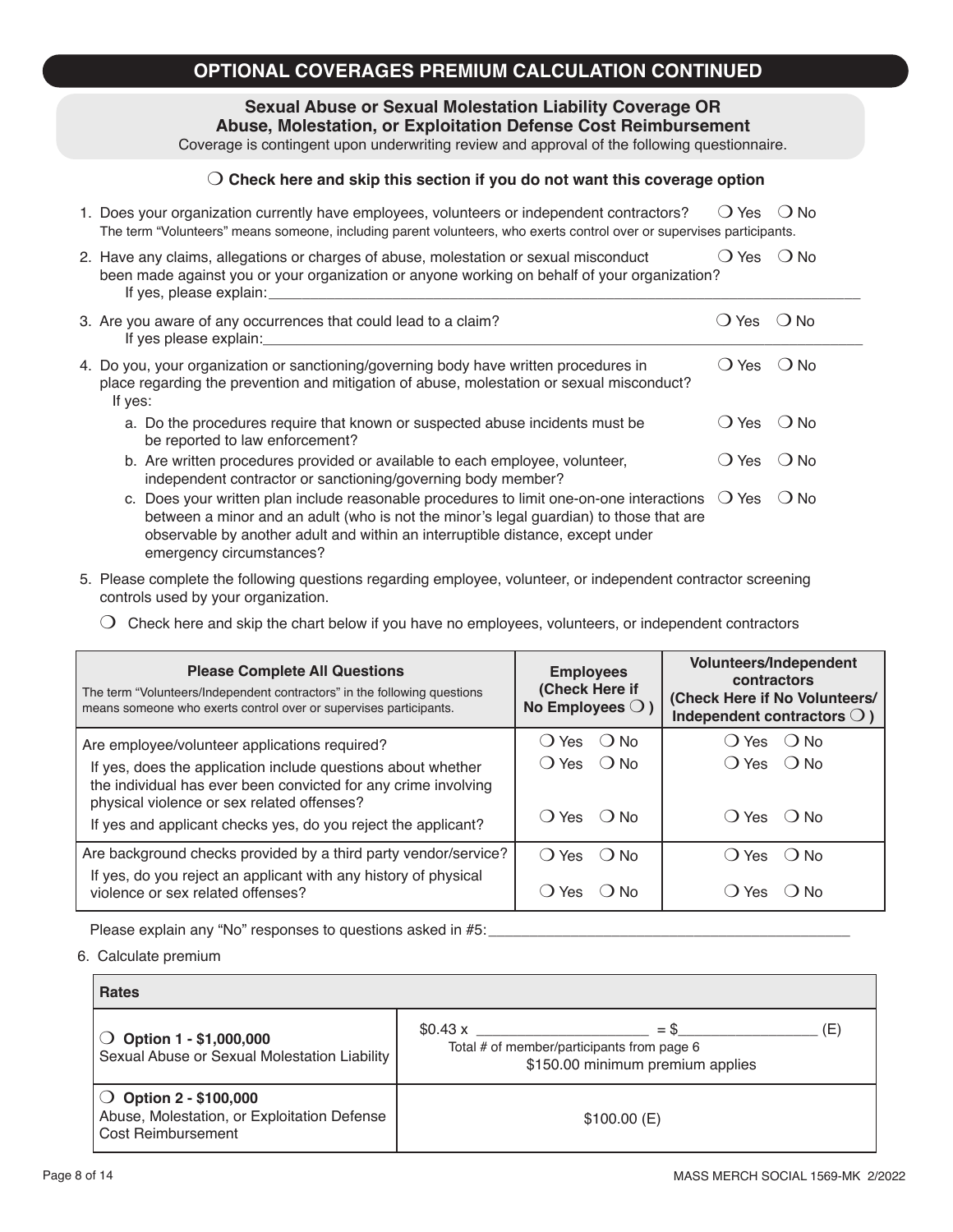| <b>TOTAL COST SUMMARY</b>                                                                                                                                                                                                                                                                                                                                                                                                                                                                                                            |               |     |  |  |
|--------------------------------------------------------------------------------------------------------------------------------------------------------------------------------------------------------------------------------------------------------------------------------------------------------------------------------------------------------------------------------------------------------------------------------------------------------------------------------------------------------------------------------------|---------------|-----|--|--|
| Program Premium (from page 6)                                                                                                                                                                                                                                                                                                                                                                                                                                                                                                        | \$            | (A) |  |  |
| <b>OPTIONAL COVERAGES:</b>                                                                                                                                                                                                                                                                                                                                                                                                                                                                                                           |               |     |  |  |
| Equipment and Contents Premium (from page 7)                                                                                                                                                                                                                                                                                                                                                                                                                                                                                         | \$            | (B) |  |  |
| Sexual Abuse/Sexual Molestation Premium: (from page 8)<br>$\bigcirc$ \$100,000 Defense Reimbursement Only OR $\bigcirc$ \$1,000,000 Liability Limit                                                                                                                                                                                                                                                                                                                                                                                  | \$            | (C) |  |  |
| <b>Premium subtotal</b> $(A + B + C)$                                                                                                                                                                                                                                                                                                                                                                                                                                                                                                | $\mathcal{L}$ | (D) |  |  |
| Risk Purchasing Group Administration Fee (Required)                                                                                                                                                                                                                                                                                                                                                                                                                                                                                  | \$15.00       | (E) |  |  |
| Total Cost Due $(D + E)$<br>\$                                                                                                                                                                                                                                                                                                                                                                                                                                                                                                       |               |     |  |  |
| <b>CERTIFICATE REQUESTS</b>                                                                                                                                                                                                                                                                                                                                                                                                                                                                                                          |               |     |  |  |
| Once your enrollment form is approved, you will receive a Certificate of Insurance as evidence that coverage is bound.<br>Complete this section if you require additional certificates listing a facility, property owner or similar third-party as an<br>additional insured on your policy. Provide a separate request for each additional certificate needed.<br>Note: Please request all additional insureds needed for this policy term. Additional insureds from the expiring policy term will<br>not be automatically renewed. |               |     |  |  |
| 1. When is this certificate needed? : $\frac{1}{2}$ / /                                                                                                                                                                                                                                                                                                                                                                                                                                                                              |               |     |  |  |
| 2. This certificate is for: $\bigcirc$ General Liability Coverage<br>$\bigcirc$ Equipment & Contents/Inland Marine Coverage (if applicable)                                                                                                                                                                                                                                                                                                                                                                                          |               |     |  |  |
| O Ancillary Activity Coverage                                                                                                                                                                                                                                                                                                                                                                                                                                                                                                        |               |     |  |  |

|  |  |  |  |  | 3. What is the additional insured's relationship to you? |  |
|--|--|--|--|--|----------------------------------------------------------|--|
|--|--|--|--|--|----------------------------------------------------------|--|

| O Owner/manager/lessor of premises (facility or venue) | $\bigcirc$ Sponsor $\bigcirc$ Co-promoter |
|--------------------------------------------------------|-------------------------------------------|
|--------------------------------------------------------|-------------------------------------------|

- $\bigcirc$  Lessor of equipment/contents (liability)  $\bigcirc$  Loss Payee (equipment/contents)
	- $\bigcirc$  Other (please identify/explain):  $\_$

NOTE: The certificate holder will automatically be an Additional Insured for an Owner/manager/lessor, Sponsor or Co-Promoter relationship

4. Certificate holder/additional insured name:  $\overline{a}$ 

| Mailing address: ___ |                                                                                                                                  |
|----------------------|----------------------------------------------------------------------------------------------------------------------------------|
| City                 | State:                                                                                                                           |
|                      | $\overline{5}$ Deep the contificate beloculaditional incursed require any epocial wording or endergomental $\cap$ Vee $\cap$ No. |

5. Does the certificate holder/additional insured require any special wording or endorsements?  $\cup$  Yes  $\cup$  No If yes, check all that apply:  $\bigcirc$  CG2026  $\bigcirc$  Primary/noncontributory  $\bigcirc$  Waiver of subrogation

 $\bigcirc$  Other (please explain):

**NOTE: If you are not sure, please attach a copy of the insurance requirements/instructions you've received.**

### **If applicable:**

|                    | Hours of event/activity: ___________<br>A.M./P.M. to A.M./P.M. |
|--------------------|----------------------------------------------------------------|
|                    | Type of event/activity:                                        |
|                    |                                                                |
| 7. For Loss Payee: |                                                                |

**The most common delay in certificate processing is caused by providing partial or incorrect name and/or instructions. Please check your request carefully before submitting.**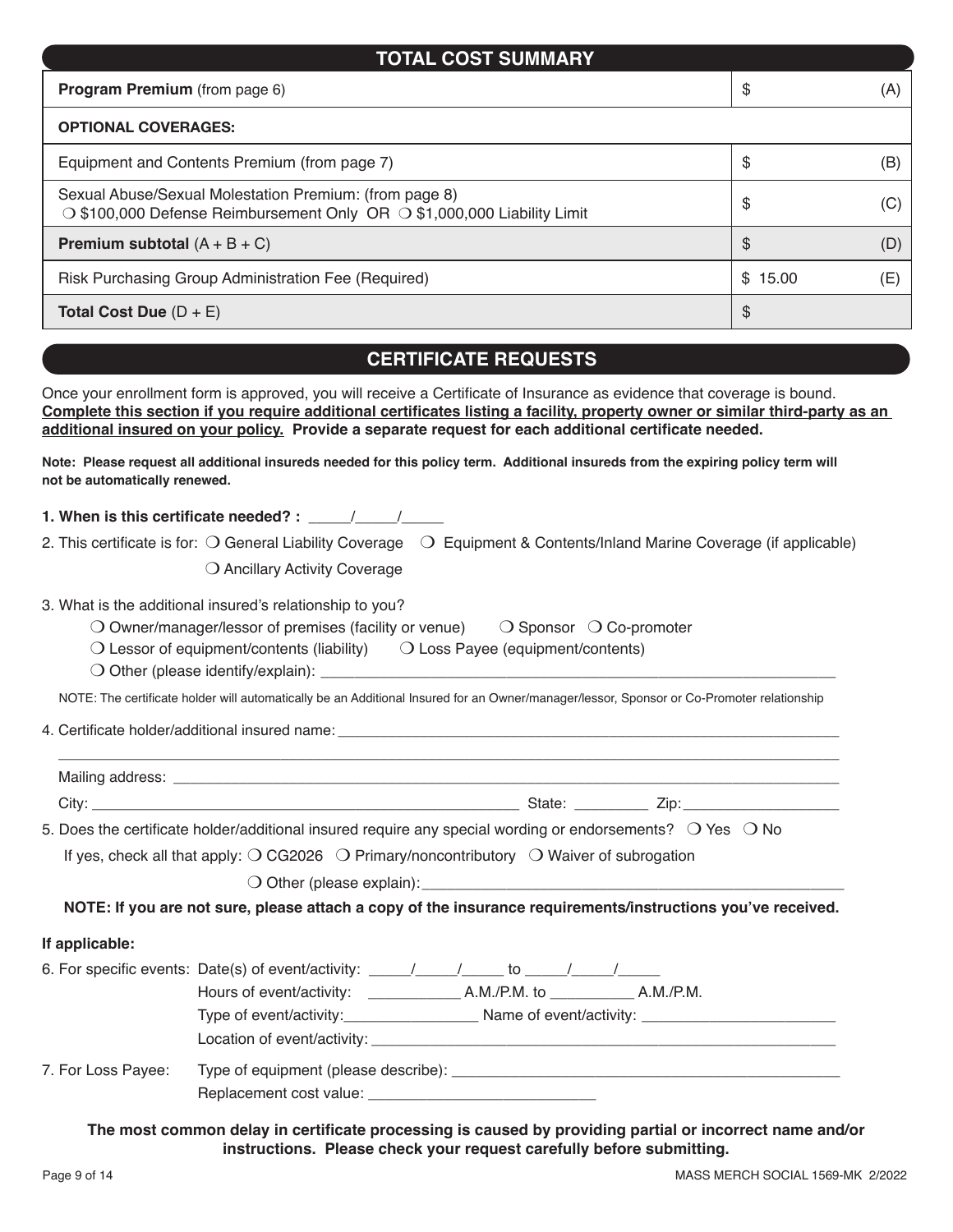# **COVERAGE EXCLUSIONS**

The following notable exclusions are contained in the commercial general liability coverage provided by this program (note: state variations may apply). Abuse, molestation, or exploitation (unless optional coverage is reported to, approved by us, and appropriate premium paid); Activities or events hosted, sponsored or organized by the insured that are open to the public; Any events or activities involving or promoting tobacco or cannabis; Asbestos; Childcare/babysitting services; Commercial general liability standard exclusions (CG0001 4/13 edition); Cap on losses from certified acts of terrorism; Communicable disease; Cyber incident, data compromise, and violation of statutes related to personal data; Employment related practices; Events where the insured is required to hold a liquor license or permit; Fireworks; Fungi or bacteria; Gambling activities or events; Hiking on ungroomed trailed or orienteering; In or on water activities; Lead; Multi-passenger vehicles; Nuclear energy; Operation, ownership or management of any facility or premises, other than while being used for covered activities; Outside concessionaires and vendors in conjunction with your organization; Room and board/camping liability; Sexually transmitted disease; Silica or silica-related dust; Specified recreational activities – Aircraft/hot air balloon; Airport; Amusement devices; The ownership, operation, maintenance or use of any device or equipment a person rides for enjoyment, including, but not limited to: mechanical or non-mechanical ride, slide, or water slide (including any ski or tow when used in conjunction with a water slide), inflatable recreational device, or vertical device or equipment used for climbing whether permanently affixed or temporarily erected. This exclusion does not apply to video or computer games or any device that is specifically designated for the training or instruction of the activity for which you are enrolled; Animals; Bungee; Dunk tank; Haunted attraction; Performer; Rodeo; Saddle animal; Snowmobile; The use of power tools, unmanned aircrafts, and combustion; Total pollution with a building heating, cooling & dehumidifying equipment exception and hostile fire exception; Transportation of participants; Unmanned aircraft; Those operations listed as ineligible: Acrobatic and circus skills performing programs; Addiction support groups; Boys and/or girls clubs; Boy or Girl Scouts; Country Clubs; Dating clubs, programs or organizations; Day care or adult before or after school care operations; Latch key programs; Babysitting or childcare clubs or programs; Faith-based or religious studies; Fitness clubs; Fraternities or Sororities; Groups under the direction of a professional counselor or therapist; Historical battle reenactment groups; Homeowner associations; Instruction in first aid; CPR or life-saving/lifeguarding; Nutritional and weight loss programs; Political, activist and/or governmental groups; Programs dedicated to discipline, rehabilitation or behavioral modification; Programs or activities involving animals; Programs or activities that involve weapons or firearms; School accredited classes, programs or clubs; Senior centers; Sports teams, leagues or associations or sporting events/activities; Vehicle owner clubs; Veterans or military organizations; Wine/beer/alcohol clubs

# **ATTENTION: AGENTS**

**AGENTS: YOU MUST COMPLETE THE ATTACHED WARRANTY SECTION BELOW. Enrollments cannot be accepted unless this section is completed.**

| Please complete the information below. |         |                                                  |          |     |  |
|----------------------------------------|---------|--------------------------------------------------|----------|-----|--|
|                                        |         | Agent/contact name: Name and Agent/contact name: |          |     |  |
|                                        |         |                                                  |          |     |  |
|                                        | Address | City                                             | State    | Zip |  |
|                                        |         |                                                  |          |     |  |
|                                        |         |                                                  | Tax I.D. |     |  |
| Agent License #:                       |         |                                                  |          |     |  |

I represent and warrant as an insurance producer that I currently maintain, and will maintain, all individual, corporate or agency licenses or permits to conduct insurance business in the state coverage for this insured is being written. I further represent and warrant that I currently maintain errors and omissions insurance with a minimum limit of \$1,000,000 for myself, my officers, and employees. If requested by K&K, I will provide K&K with reasonably satisfactory evidence of all of the above mentioned items.

I understand there are no commissions included in this program unless purchased online at www.activityclubs-kk.com. A fee may be separately charged, subject to state insurance regulations. Fees cannot be included in the payment remitted to us.

I understand that agents do not have authority to issue binders or a certificate of insurance on behalf of this program.

**Agent signature**: \_\_\_\_\_\_\_\_\_\_\_\_\_\_\_\_\_\_\_\_\_\_\_\_\_\_\_\_\_\_\_\_\_\_\_\_\_\_\_\_\_\_\_\_ **Date:** \_\_\_\_\_\_\_\_\_\_\_\_\_\_\_\_\_\_\_\_\_\_\_\_\_\_\_\_\_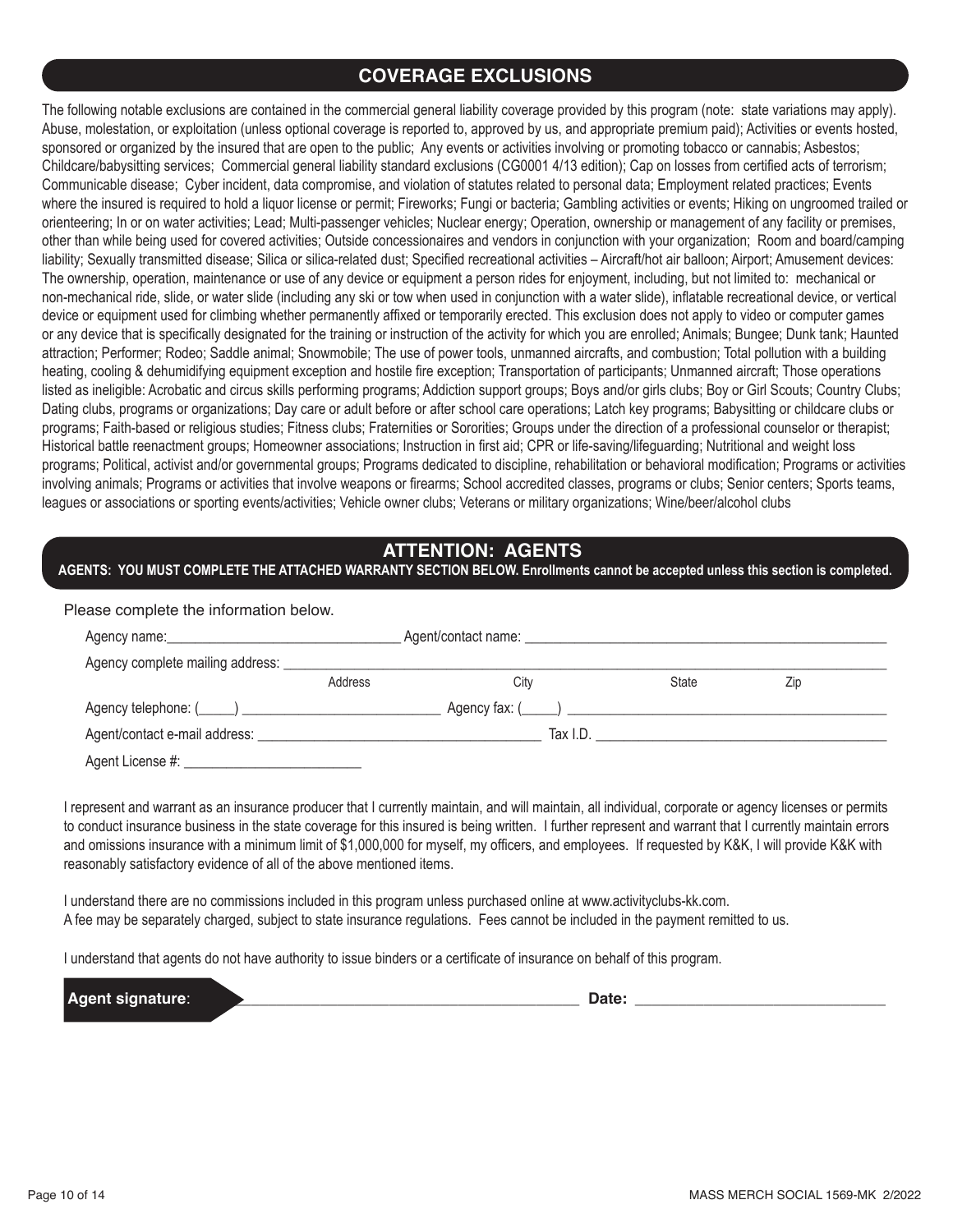# **Electronic Signature Disclosure and Consent PLEASE READ, COMPLETE #9 BELOW, AND SIGN ON PAGE 12**

### **Electronic Signature Disclosure and Consent**

The Electronic Signatures in Global and National Commerce Act (15 U.S.C. § 7001, et seq.) provides that a signature, contract or other record may not be denied legal effect, validity or enforceability solely because it is in electronic form or because an electronic signature was used in a transaction.

K&K Insurance Group (K&K), whether on its own behalf, and/or on behalf of an insurer and/or third parties, may utilize the internet, email, cloud services, digital storage, digital media or similar electronic means to transmit Policy Documents to its clients. This Agreement informs you of your rights when we are delivering and you are receiving such documents from us electronically.

By agreeing to proceed with this transaction, you acknowledge and consent to the following:

- 1. I hereby voluntarily consent to proceeding with this transaction, and all subsequent actions related to this transaction, electronically.
- 2. I understand that further documents relating to this insurance purchased through K&K, including but not limited to correspondence, communications, confirmations, requests for premium payments and policy documents, may, to the extent permitted by law, be transmitted by electronic means to me, including by e-mail sent to the e-mail address I have provided as part of this transaction and/or my on-line registration. I consent to such documents being provided to me electronically.
- 3. Notwithstanding paragraph 2, any notice of cancellation shall be sent to me by mailing to the address I have provided as part of my registration and/or application for insurance, or to such other address for which I have provided notice pursuant to the terms of the policy.
- 4. Any change or revision to the e-mail address or other electronic contact information which I have provided as part of this transaction and/or my on-line registration process shall be requested by me by faxing, emailing or by mailing a written notice to: K&K Insurance; 1712 Magnavox Way; Fort Wayne, IN 46804.
- 5. I understand that I have the right to obtain a paper copy of any electronic record provided to me pursuant to this transaction or any subsequent transaction involving my coverage by mailing a written request to the address provided in paragraph 4.
- 6. In order to access the electronic records provided, the following hardware and software are required: (a) a personal computer or other device through which Internet access is available, (b) an Internet connection, (c) an e-mail account with an Internet service provider, and (d) Adobe Acrobat Reader.
- 7. I understand that I have the right and option to withdraw my consent to the receipt of further electronic documents at any time by faxing, emailing or mailing a written request to the address provided in paragraph 4. By withdrawing my consent to electronic delivery of documents I understand that I will receive a paper copy of future policy documentation.
- 8. Information relating to this transaction is subject to the terms of our privacy statement, a copy of which is provided at www.kandkinsurance.com.
- 9. DOCUMENT DELIVERY. After this enrollment form is approved, you will receive a certificate of insurance showing evidence that coverage has been bound. When submitted through an insurance agent or broker, this coverage document will only be delivered to them. Additional certificate requests will be issued to the same person. Providing an email address in this application will be deemed consent to us to deliver documents and communication to you electronically.

If you **DO NOT** want to be emailed please check here and select your preferred method of document delivery.  $\bigcirc$ 

| αλ ιυ.   | aw. |  |
|----------|-----|--|
| Mail to. | aw. |  |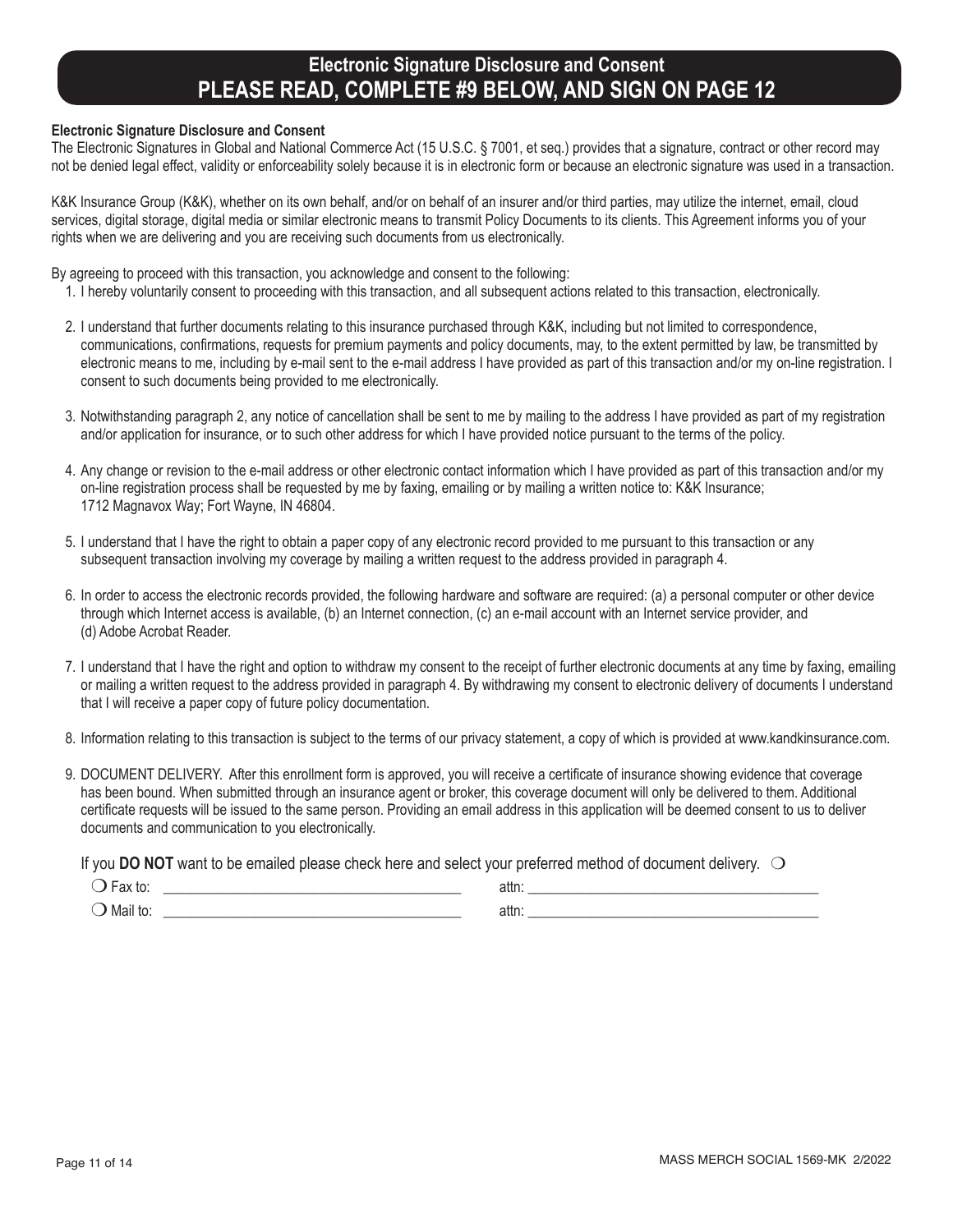# **COMPENSATION AND REPRESENTATION STATEMENT**

**Compensation and Other Disclosure Information:** K&K Insurance Group, Inc. ("K&K") is an insurance producer licensed in your state. Insurance producers are authorized by their license to confer with insurance purchasers about the benefits, terms and conditions of insurance contracts; to offer advice concerning the substantive benefits of particular insurance contracts; to sell insurance; and to obtain insurance for purchasers. The role of the producer in any particular transaction involves one or more of these activities. Compensation will be paid to the producer, based on the insurance contract the producer sells. Depending on the insurer(s) and insurance contract(s) the purchaser selects, compensation will be paid by the insurer(s) selling the insurance contract or by another third party. Such compensation may vary depending on a number of factors, including the insurance contract(s) and the insurer(s) the purchaser selects. In addition, K&K may charge a fee for administrative services. Your signature on your application, quote form, check, credit card and/or other authorization for payment of your premium, will be deemed to signify your consent to and acceptance of the terms and conditions including the compensation, as disclosed above, that is to be received by K&K. The insurance purchaser may obtain information about compensation expected to be received by the producer based in whole or in part on the sale of insurance to the purchaser, and compensation expected to be received based in whole or in part of any alternative quotes presented to the purchaser by the producer, by emailing a written request to warranty@kandkinsurance.com.

In addition, premiums paid by clients to K&K for remittance to insurers, client refunds and claim payments paid to K&K by insurance companies for remittance to clients are deposited into fiduciary accounts in accordance with applicable insurance laws until they are due to be paid to the insurance company or Client. Subject to such laws and the applicable insurance company's consent, where required, K&K will retain the interest or investment income earned while such funds are on deposit in such accounts.

In placing, renewing, consulting on or servicing your insurance coverages K&K and its affiliates may participate in contingent commission arrangements with insurance companies that provide for additional contingent compensation, if, for example, certain underwriting, profitability, volume or retention goals are achieved. Such goals are typically based on the total amount of certain insurance coverages placed by K&K with the insurance company or the overall performance of the policies placed with that insurance company, not on an individual policy basis. As a result, K&K may be considered to have an incentive to place your insurance coverages with a particular insurance company. Where K&K participates in contingent commission arrangements with insurance companies, K&K may be entitled to additional commission in the range of 0 to 5% depending upon whether and when specified thresholds are achieved.

Our liability to you, in total, for the duration of our business relationship for any and all damages, costs, and expenses (including but not limited to attorneys' fees), whether based on contract, tort (including negligence), or otherwise, in connection with or related to our services (including a failure to provide a service) that we provide in total shall be limited to the lesser of \$2,500,000 or the singular annual limit of the policy of insurance procured by us on your behalf from which your damages arise.

This liability limitation applies to you, our client, and extends to our client's parent(s), affiliates, subsidiaries, and their respective directors, officers, employees and agents (each a "Client Group Member" of the "Client Group") wherever located that seek to assert claims against K&K, and its parent(s), affiliates, subsidiaries and their respective directors, officers, employees and agents (each an "K&K Group Member" of the "K&K Group"). Nothing in this liability limitation section implies that any K&K Group Member owes or accepts any duty or responsibility to any Client Group Member.

If you or any of your Group Members asserts any claims or makes any demands against us or any K&K Group Member for a total amount in excess of this liability limitation, then you agree to indemnify K&K for any and all liabilities, costs, damages and expenses, including attorneys' fees, incurred by K&K or any K&K Group Member that exceeds this liability limitation.

Aon Corporation, our ultimate parent company, and its affiliates have from time to time sponsored and invested in insurance and reinsurance companies. While we generally undertake such activities with a view to creating an orderly flow of capacity for our clients, we also seek an appropriate return on our investment. These investments, for which Aon is generally at-risk for potential price loss, typically are small and range from fixed-income to common stock transactions. In such case, the gains or losses we make through your investments could potentially be linked, in part, to the results of treaties or policies transacted with you. Please visit the Aon website at http://www.aon.com/market\_relationships for a current listing of insurance and reinsurance carriers in which Aon Corporate and its affiliates hold any ownership interest.

## **Representation Statement**

The undersigned authorized officer of the applicant declares that the statements set forth herein are true to the best of his or her knowledge. The undersigned authorized officer agrees that if the information supplied on the application changes between the date of the application and the effective date of the insurance, he/she (undersigned) will immediately notify the insurer of such changes, and the insurer may withdraw or modify any outstanding quotations and/or authorization or agreement to bind the insurance. Signing of this application does not bind the applicant to the insurer to complete the insurance.

I am aware that accurate reporting is required for premium calculation and that my books and records, as they relate to this coverage, may be examined or audited by the company at any time during the coverage period and up to three years thereafter. I acknowledge that intentional misrepresentation or misreporting may jeopardize coverage and that the company reserves the right to decline/void any ineligible coverage.

I further acknowledge that, I have reviewed all information provided with this enrollment form and understand the exclusions which apply, as well as the activities and operations for which coverage is not provided.

### **COSTS ARE 100% FULLY EARNED AND NON-REFUNDABLE/NON-TRANSFERABLE ONCE COVERAGE BEGINS** (may vary by state)**.**

**Applicant name** (from page 5):

| . .<br>Applicant <sup>-</sup><br>or<br>etotelon |        | Date |
|-------------------------------------------------|--------|------|
| <b>Printed</b><br>name.                         | Title: |      |

**If an agent:** Check here to acknowledge you are signing on behalf of the named insured  $\bigcirc$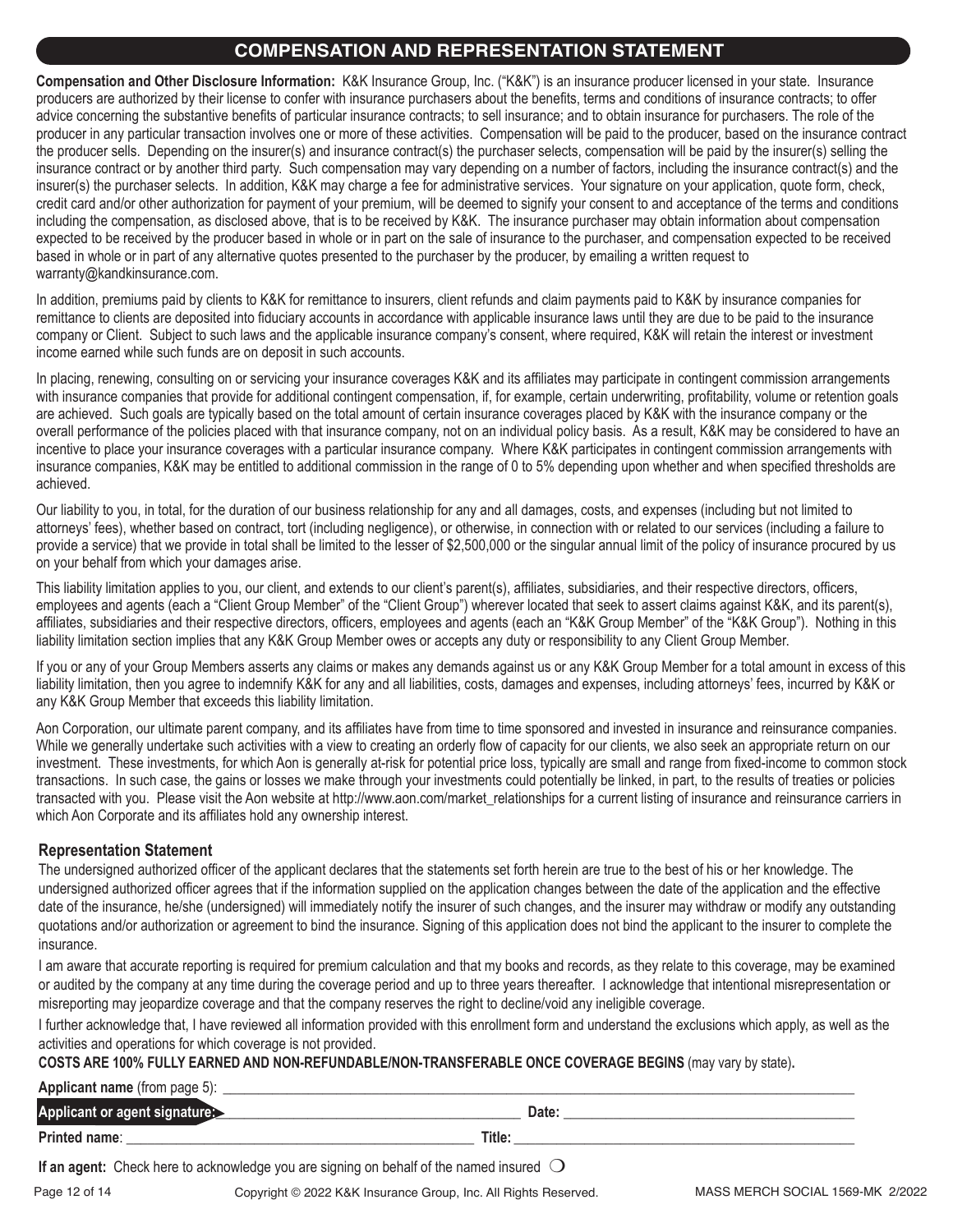## **IMPORTANT INFORMATION. PLEASE READ.**

## **Fair Credit Report Act Notice**

Personal information about you, including information from a credit or other investigative report, may be collected from persons other than you in connection with this application for insurance and subsequent amendments and renewals. Such information as well as other personal and privileged information collected by us or our agents may in certain circumstances be disclosed to third parties without your authorization. Credit scoring information may be used to help determine either your eligibility for insurance or the premium you will be charged. We may use a third party in connection with the development of your score. You have the right to review your personal information in our files and can request correction of any inaccuracies. A more detailed description of your rights and our practices regarding such information is available upon request. Contact your agent or broker for instructions on how to submit a request to us

## **Fraud Warning**

**Applicable in AL, AR, DC, LA, MD, NM, RI and WV:** Any person who knowingly (or willfully)\* presents a false or fraudulent claim for payment of a loss or benefit or knowingly (or willfully)\* presents false information in an application for insurance is guilty of a crime and may be subject to fines and confinement in prison. \*Applies in MD only.

**Applicable in CO:** It is unlawful to knowingly provide false, incomplete, or misleading facts or information to an insurance company for the purpose of defrauding or attempting to defraud the company. Penalties may include imprisonment, fines, denial of insurance and civil damages. Any insurance company or agent of an insurance company who knowingly provides false, incomplete, or misleading facts or information to a policyholder or claimant for the purpose of defrauding or attempting to defraud the policyholder or claimant with regard to a settlement or award payable from insurance proceeds shall be reported to the Colorado Division of Insurance within the Department of Regulatory Agencies.

**Applicable in FL and OK:** Any person who knowingly and with intent to injure, defraud, or deceive any insurer files a statement of claim or an application containing any false, incomplete, or misleading information is guilty of a felony (of the third degree)\*. \*Applies in FL only.

**Applicable in KS:** Any person who, knowingly and with intent to defraud, presents, causes to be presented or prepares with knowledge or belief that it will be presented to or by an insurer, purported insurer, broker or any agent thereof, any written, electronic, electronic impulse, facsimile, magnetic, oral, or telephonic communication or statement as part of, or in support of, an application for the issuance of, or the rating of an insurance policy for personal or commercial insurance, or a claim for payment or other benefit pursuant to an insurance policy for commercial or personal insurance which such person knows to contain materially false information concerning any fact material thereto; or conceals, for the purpose of misleading, information concerning any fact material thereto commits a fraudulent insurance act.

**Applicable in KY, NY, OH and PA:** Any person who knowingly and with intent to defraud any insurance company or other person files an application for insurance or statement of claim containing any materially false information or conceals for the purpose of misleading, information concerning any fact material thereto commits a fraudulent insurance act, which is a crime and subjects such person to criminal and civil penalties (not to exceed five thousand dollars and the stated value of the claim for each such violation)\*. \*Applies in NY only.

**Applicable in ME, TN, VA and WA:** It is a crime to knowingly provide false, incomplete or misleading information to an insurance company for the purpose of defrauding the company. Penalties (may)\* include imprisonment, fines and denial of insurance benefits. \*Applies in ME only.

**Applicable in MN:** A person who files a claim with intent to defraud or helps commit a fraud against an insurer is guilty of a crime.

**Applicable in NJ:** Any person who includes any false or misleading information on an application for an insurance policy is subject to criminal and civil penalties.

**Applicable in OR:** Any person who knowingly and with intent to defraud or solicit another to defraud the insurer by submitting an application containing a false statement as to any material fact may be violating state law.

**Applicable in VT:** Any person who knowingly presents a false statement in an application for insurance may be guilty of a criminal offense and subject to penalties under state law.

Applicable in all other states: Any person who knowingly and with intent to defraud any insurance company or other person files an application for insurance or statement of claim containing any materially false information or conceals for the purpose of misleading, information concerning any fact material thereto commits a fraudulent insurance act, which is a crime and subjects such person to criminal and civil penalties.

### **K&K Insurance Group, Inc. • P.O. Box 2338 • Fort Wayne, IN 46801-2338 • 1-877-648-6404 • Fax 1-260-459-5502 Website www.kandkinsurance.com**

K&K Insurance Group, Inc. is a licensed insurance producer in all states (FL license #L007299; TX license #13924); operating in CA, NY and MI as K&K Insurance Agency (CA license #0334819)